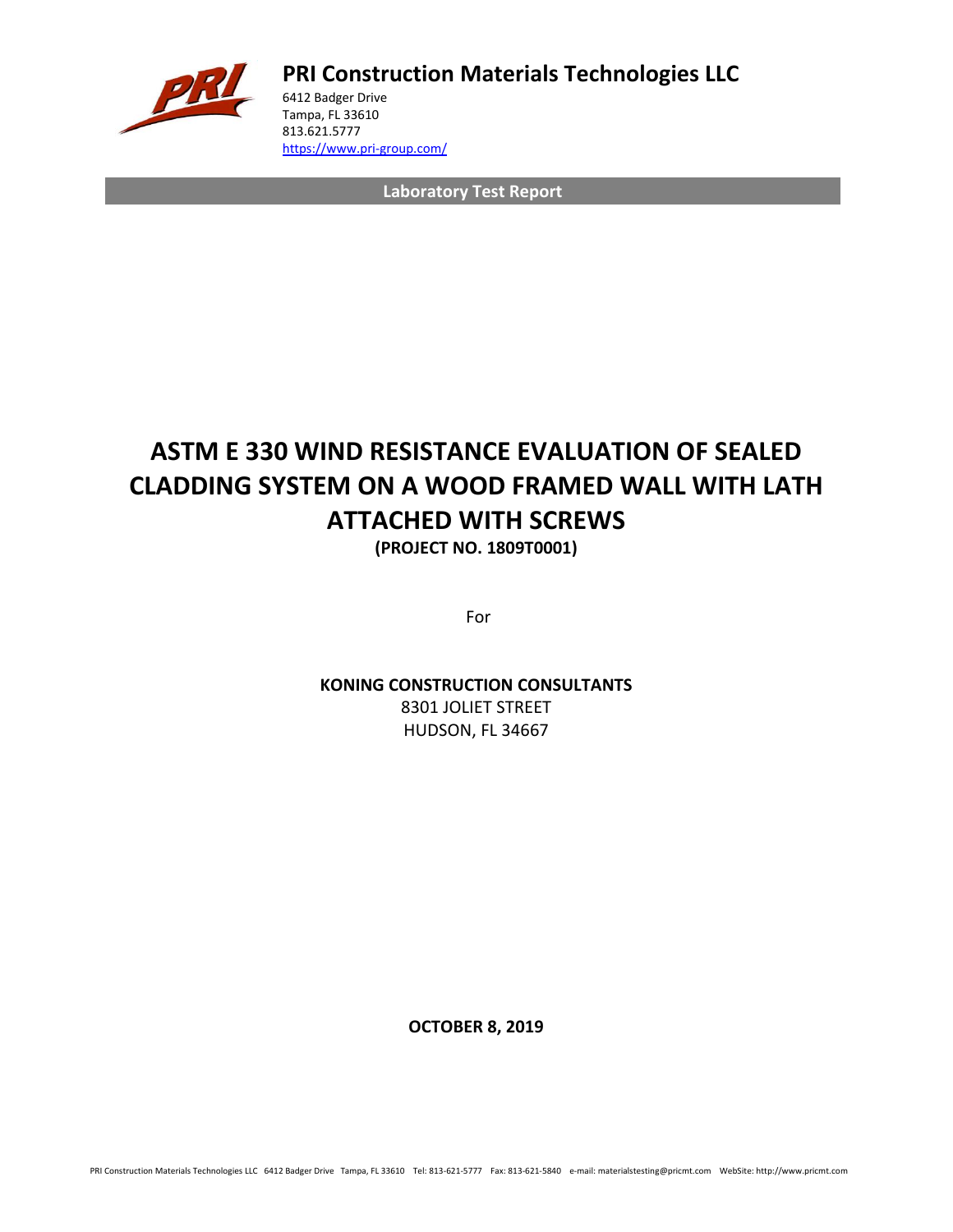Koning Construction Consultants ASTM E 330 for SEALED CLADDING SYSTEM (Lath attached with screws) Page 2 of 8

| <b>Purpose:</b>      | Evaluate the exterior finish assembly described herein for wind resistance in accordance<br>with ASTM E 330: Standard Test Method for Structural Performance of Exterior<br>Windows, Doors, Skylights and Curtain Walls by Uniform Static Air Pressure Difference.                                                                                                                                                                                                                                                                                                                                                                                                                                                                                                                                                                                                                                                                                                                                                                                                                                                                                                                                                                                                                   |                                                                                                                                                             |  |  |
|----------------------|--------------------------------------------------------------------------------------------------------------------------------------------------------------------------------------------------------------------------------------------------------------------------------------------------------------------------------------------------------------------------------------------------------------------------------------------------------------------------------------------------------------------------------------------------------------------------------------------------------------------------------------------------------------------------------------------------------------------------------------------------------------------------------------------------------------------------------------------------------------------------------------------------------------------------------------------------------------------------------------------------------------------------------------------------------------------------------------------------------------------------------------------------------------------------------------------------------------------------------------------------------------------------------------|-------------------------------------------------------------------------------------------------------------------------------------------------------------|--|--|
| <b>Test Methods:</b> | Testing was conducted in accordance with ASTM E 330-02(2010): Standard Test Method<br>for Structural Performance of Exterior Windows, Doors, Skylights and Curtain Walls by<br>Uniform Static Air Pressure Difference. Specimens were tested in accordance with<br>Procedure A. The selected test load was ±50 psf, which equates to a ±75 psf proof load<br>when the typical 1.5 factor of safety is applied to the test result. The following<br>sequence was used to evaluate the specimen:<br>+75 psf was applied for 10 seconds<br>1.<br>Specimen was recovered for 1-5 minutes<br>2.<br>+150 psf was applied for 10 seconds<br>3.<br>Specimen was recovered for 1-5 minutes<br>4.<br>-75 psf was applied for 10 seconds<br>5.<br>Specimen was recovered for 1-5 minutes<br>6.<br>-150 psf was applied for 10 seconds<br>7.<br>Specimen was recovered for 1-5 minutes<br>8.                                                                                                                                                                                                                                                                                                                                                                                                     |                                                                                                                                                             |  |  |
| Sampling:            | All products applied to the wood studs were provided by Koning Construction<br>Consultants. Below is an itemized list of products that are used in the Sealed Cladding<br>System.                                                                                                                                                                                                                                                                                                                                                                                                                                                                                                                                                                                                                                                                                                                                                                                                                                                                                                                                                                                                                                                                                                    |                                                                                                                                                             |  |  |
|                      | <b>Product Identification</b><br>TYPAR <sup>®</sup> BuildingWrap<br>TYPAR <sup>®</sup> Construction Tape<br>StructaLath No. 17 SFRC Twin Trac 2.5<br>DRYLOK® Extreme Masonry Waterproofer<br>Vinyl Corp E-Flange Casing Beads<br>MasterSeal NP150<br>Florida Super Stucco                                                                                                                                                                                                                                                                                                                                                                                                                                                                                                                                                                                                                                                                                                                                                                                                                                                                                                                                                                                                            | Manufacturer<br>Fiberweb, Inc.<br>Fiberweb, Inc.<br>Structa Wire Corp.<br>United Gilsonite Laboratories<br>ClarkDietrich<br><b>BASF</b><br>Argos Cement LLC |  |  |
| Specimen:            | A 4-ft x 8-ft mock-up was constructed from No.2 2x6 dimensional lumber with studs<br>located 16-inch o.c. and sheathed with CAT 7/16 PS 2-10 OSB sheathing attached 6" o.c.<br>with #8 x 2" bugle head wood screws. The OSB was installed with a single horizontal<br>and single vertical joint. TYPAR® BuildingWrap was installed with a T-Joint, having a<br>minimum 6" overlap. All joints were taped with 1-7/8" wide TYPAR® Construction Tape.<br>The building wrap was tacked in place with $3/8$ " crown x $1/4$ " leg staple placed<br>randomly to hold in place. Vinyl Corp 3/4" E-Flange Casing Beads was attached along<br>the perimeter of the water with #8 $x$ 1" lath screws spaced 24" o.c. The casing was<br>sealed on the exterior to the wall with MasterSeal NP150. StructaLath No. 17 SFRC Twin<br>Trac 2.5 was installed with #8 x 1" truss-head, K-lath screws spaced maximum 16" o.c.<br>along the horizontal dimension on the twin track. The attachment rows were spaced<br>vertically a maximum 6" o.c. and offset 8" o.c. from the preceding row. The stucco<br>finish was prepared by mixing Florida Super Stucco and sand at a 1:4 ratio and applied in<br>two (2) 3/8" coats for a total thickness of 3/4". The final coat was densified with a green |                                                                                                                                                             |  |  |

1809T0001.1

The test results, opinions, or interpretations are based on the material supplied by the client. This report is for the exclusive use of stated client. No reproduction or facsimile in any form can be made without the client's permission. This report shall not be reproduced except in full without the written approval of this laboratory. PRI Construction Materials Technologies LLC assumes no responsibility nor makes a performance or warranty statement for this material or products and processes containing this material in connection with this report.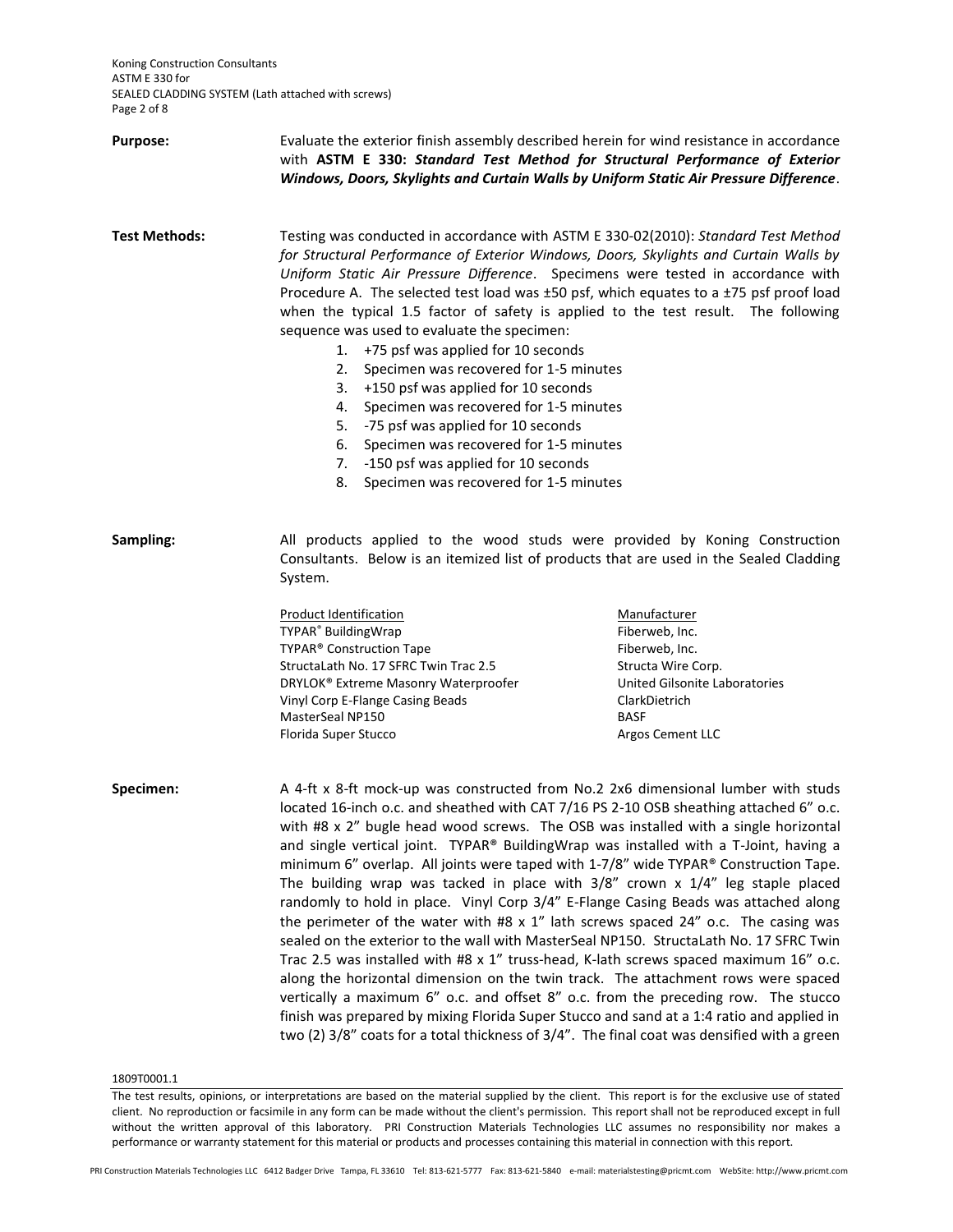wet float. The walls were coated with DRYLOK® Extreme Masonry Waterproofer at a rate of 100 ft<sup>2</sup>/gal applied in two coats (13-21 wet mils per coat).

**Results:** The specimen was tested September 11, 2019. Results of testing are shown below.

**Table 1. Results from ASTM E 330, Procedure A for ±75 psf Test Load**

| <b>Pressure</b><br>(psf) | <b>Duration (s)</b> | <b>Result</b><br>(Pass/Fail) |
|--------------------------|---------------------|------------------------------|
| $+75$                    | 10                  | Pass                         |
| $\Omega$                 | 60                  | Pass                         |
| $+150$                   | 10                  | Pass                         |
| 0                        | 60                  | Pass                         |
| $-75$                    | 10                  | Pass                         |
| $\Omega$                 | 60                  | Pass                         |
| $-150$                   | 10                  | Pass                         |
| 0                        | 60                  | Pass                         |

Note(s): Deflection measurements were not evaluated.

Specimen failure was determined by the presence of visible cracks in the stucco finish.

#### **Statement of Attestation:**

The performance evaluation of the Sealed Cladding System was conducted in accordance with ASTM E 330- 02(2010): *Standard Test Method for Structural Performance of Exterior Windows, Doors, Skylights and Curtain Walls by Uniform Static Air Pressure Difference* as described herein.The laboratory test results presented in this report are representative of the material supplied.

 **Signed: Zachary Priest, P.E. Director**

#### **Report Issue History:**

| Issue #  | Date       | Pages | <b>Revision Description (if applicable)</b> |
|----------|------------|-------|---------------------------------------------|
| Original | 10/08/2019 |       | ΝA                                          |
| Rev 1    | 10/28/2019 | 8     | Editorially revised                         |

#### **APPENDIX FOLLOWS**

#### 1809T0001.1

The test results, opinions, or interpretations are based on the material supplied by the client. This report is for the exclusive use of stated client. No reproduction or facsimile in any form can be made without the client's permission. This report shall not be reproduced except in full without the written approval of this laboratory. PRI Construction Materials Technologies LLC assumes no responsibility nor makes a performance or warranty statement for this material or products and processes containing this material in connection with this report.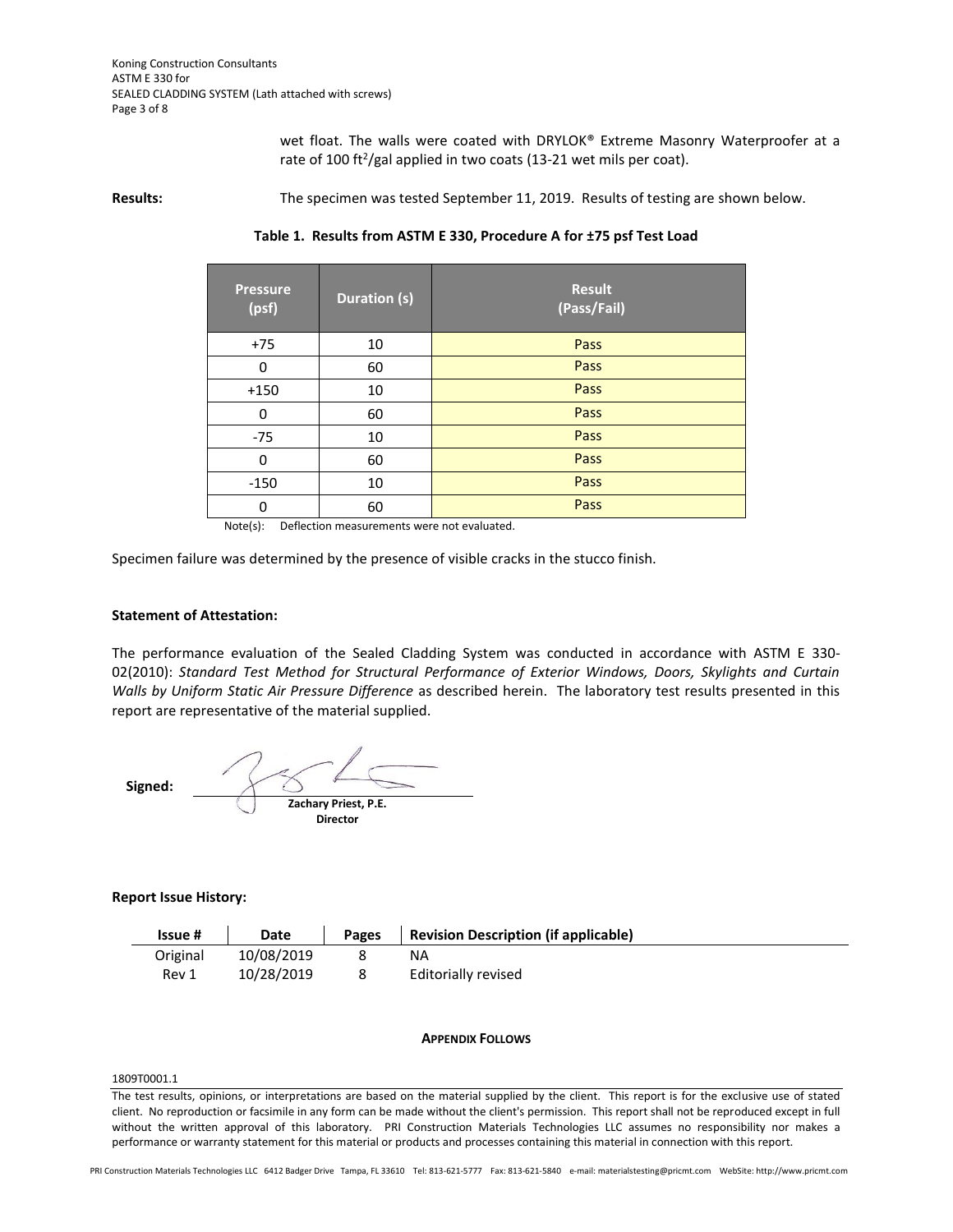#### Specimen #1 Construction Photos



#### 1809T0001.1

The test results, opinions, or interpretations are based on the material supplied by the client. This report is for the exclusive use of stated client. No reproduction or facsimile in any form can be made without the client's permission. This report shall not be reproduced except in full without the written approval of this laboratory. PRI Construction Materials Technologies LLC assumes no responsibility nor makes a performance or warranty statement for this material or products and processes containing this material in connection with this report.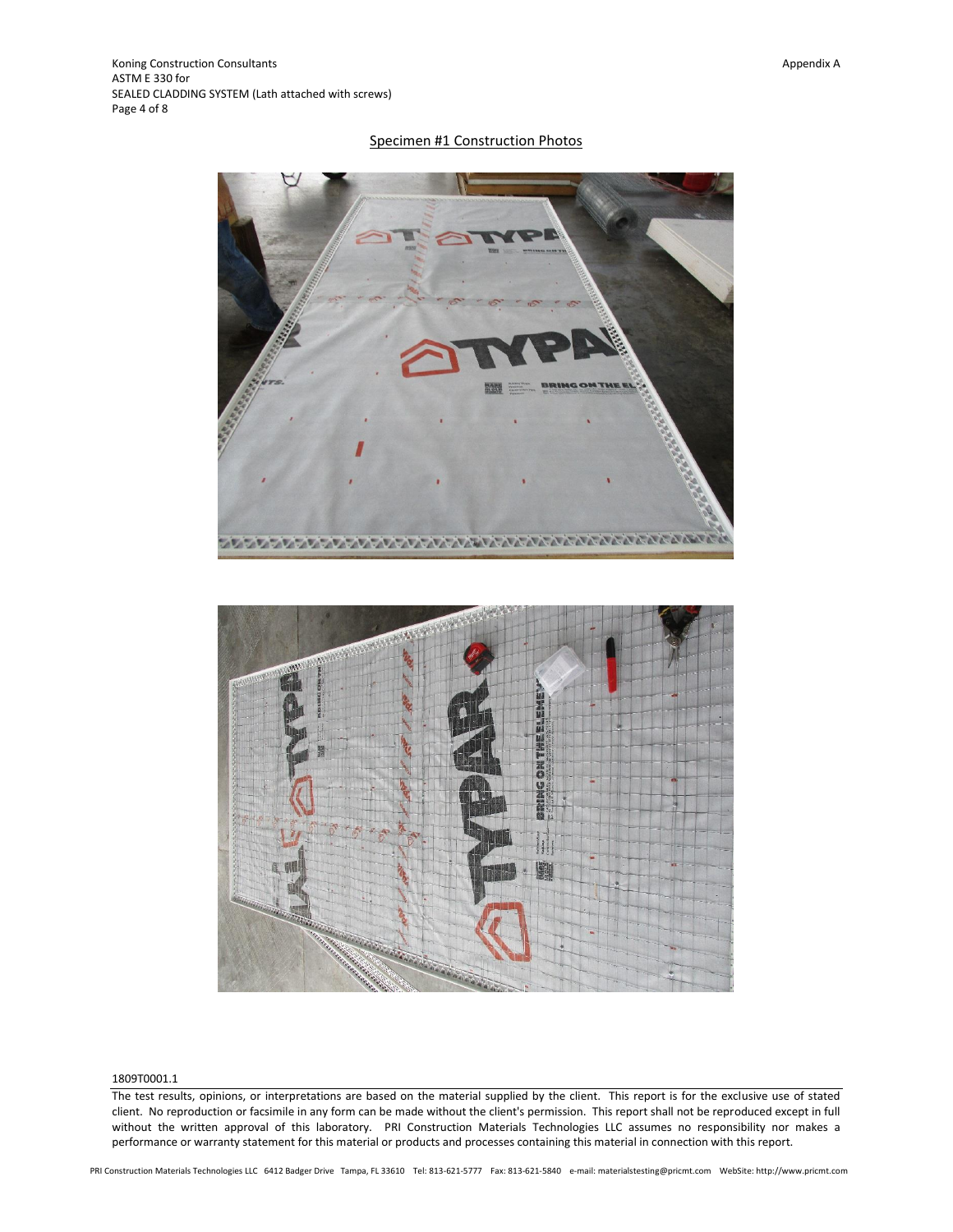

1809T0001.1

The test results, opinions, or interpretations are based on the material supplied by the client. This report is for the exclusive use of stated client. No reproduction or facsimile in any form can be made without the client's permission. This report shall not be reproduced except in full without the written approval of this laboratory. PRI Construction Materials Technologies LLC assumes no responsibility nor makes a performance or warranty statement for this material or products and processes containing this material in connection with this report.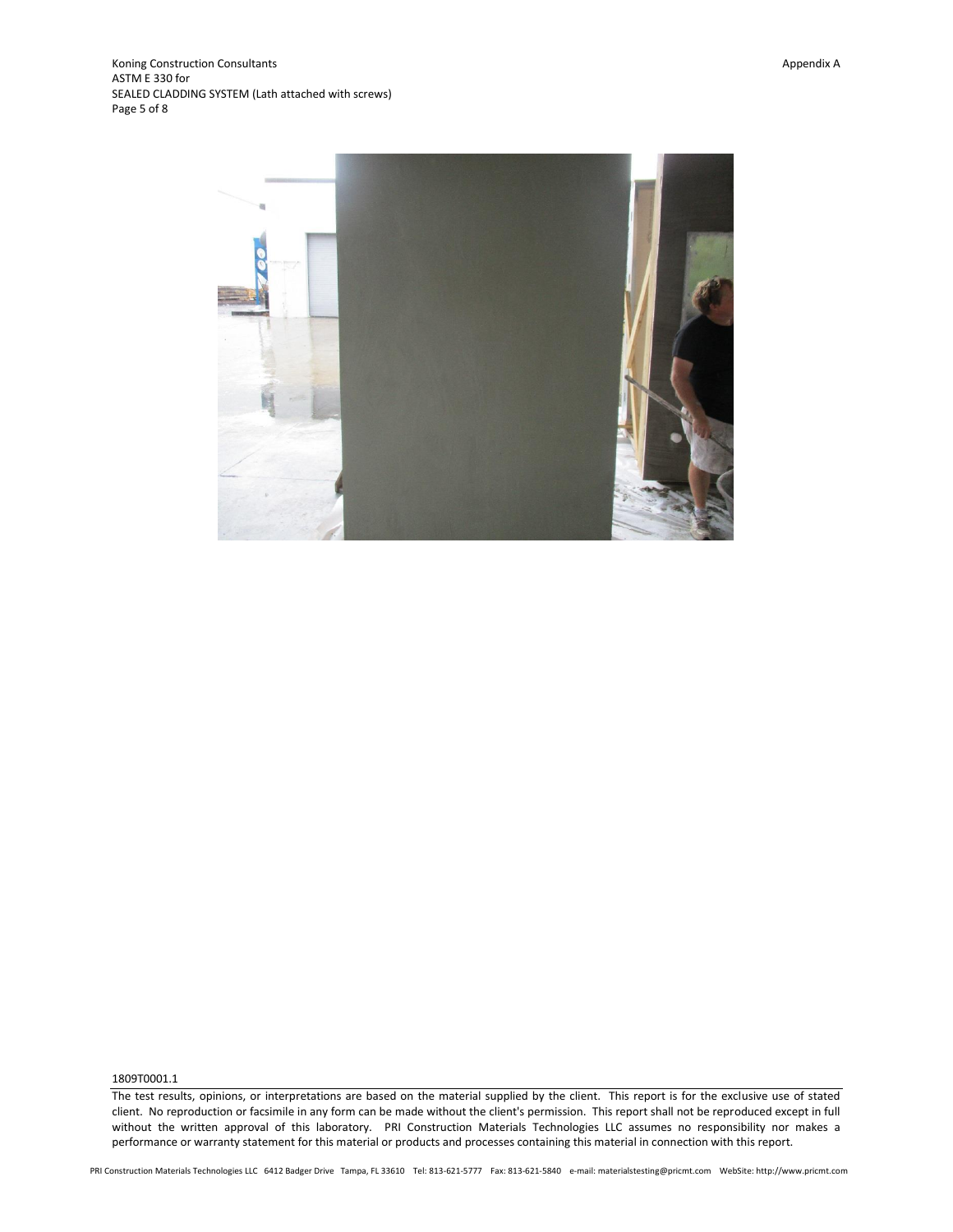# SSTRUCTA WIRE CORP **STRUCTALATH TWIN TRAC**

**SPECIFICATION SHEET** 

IAPMO UES 2017 US Patent # 6,305,424, B1 7,287,356, B2



Structalath Twin is a self furring welded wire lath for use as an alternative to the 2.5 lb/yd<sup>2</sup> diamond mesh metal lath as specified in ASTM C 847 and for use as an alternative to the 1.14 lb/yd<sup>2</sup> welded wire lath specified in ASTM C 933. Structalath Twin Trac is similar to Structalath No. 17 ga. with an addition of eight secondary cold-rolled longitudinal wires. Excellent for commercial construction, Twin Trac has been designed to simplify the attachment of wire lath to wood and steel studs.

#### **FEATURES**

- . Designed to simplify attachment for both steel and wood stud construction
- . 17 ga. galvanized steel wire is precision welded to form 1 1/2" x 1 1/2" openings
- . Eight additional secondary cold rolled longitudinal wires form a twin trac that simplifies attachment
- . The 3/16" Twin Trac spacing allows the easy penetration of screws, nails, and a wide base for automatic staples
- . Rolls are 38 3/8" wide by 150 ft. long (50 square yards)
- Weight of roll is 1.14 lb/yd2
- · Design promotes uniform plaster thickness
- · Provides superior reinforcement and crack resistance
- . Each and every cross wire is securely furred
- . Hat channel furr provides for superior stucco embedment
- . Longitudinal wires are cold rolled (flattened) to eliminate curvature memory
- · Cold rolled (CR) process Increases tensile and breaking load of wire
- . Rolls out flat and stays flat
- . Easy to fold around corners with clean bending lines

#### **DETAILS**

- A. Width of furring leg 3/8"
- B. Furring height 1/4" to the underside of the cross wire
- C. Furring rows every 3" on centre
- D. Every cross wire is furred
- E. Tabs are aligned with edge wire and extend 1/4" beyond edge wires
- F. Overall width is 38 3/8". Designed for full coverage of 9' - 3" wall heights including code required overlaps
- G. Twin Trac for ease of attachment

#### **PACKAGING**

- · 32 rolls per pallet
- . Each rolls is banded with poly strapping Indicating manufacturer and IAPMO **UES 2017**
- · English/Spanish Installation Instructions available

#### **GREEN ATTRIBUTES**

- · Made from 80% recycled steel recycling conserves natural and energy resources
- · Conservation of steel without reducing strength
- . Less metal with no loss of performance
- . Compact packaging means further reduction in total carbon footprint

#### **ALSO AVAILABLE:**

. Twin Trac - Stainless Steel T-304/ANSI **Special Order Only** 

Fully conforms to the requirements for stucco reinforcing as defined in UBC, IBC and IRC building codes

STRUCTA WIRE CORP. 1395 NORTH GRANDVIEW HWY, VANCOUVER, BC V5N 1N2 T 604-254-9868 E INFO@STRUCTAWIRE.COM

#### 1809T0001.1

The test results, opinions, or interpretations are based on the material supplied by the client. This report is for the exclusive use of stated client. No reproduction or facsimile in any form can be made without the client's permission. This report shall not be reproduced except in full without the written approval of this laboratory. PRI Construction Materials Technologies LLC assumes no responsibility nor makes a performance or warranty statement for this material or products and processes containing this material in connection with this report.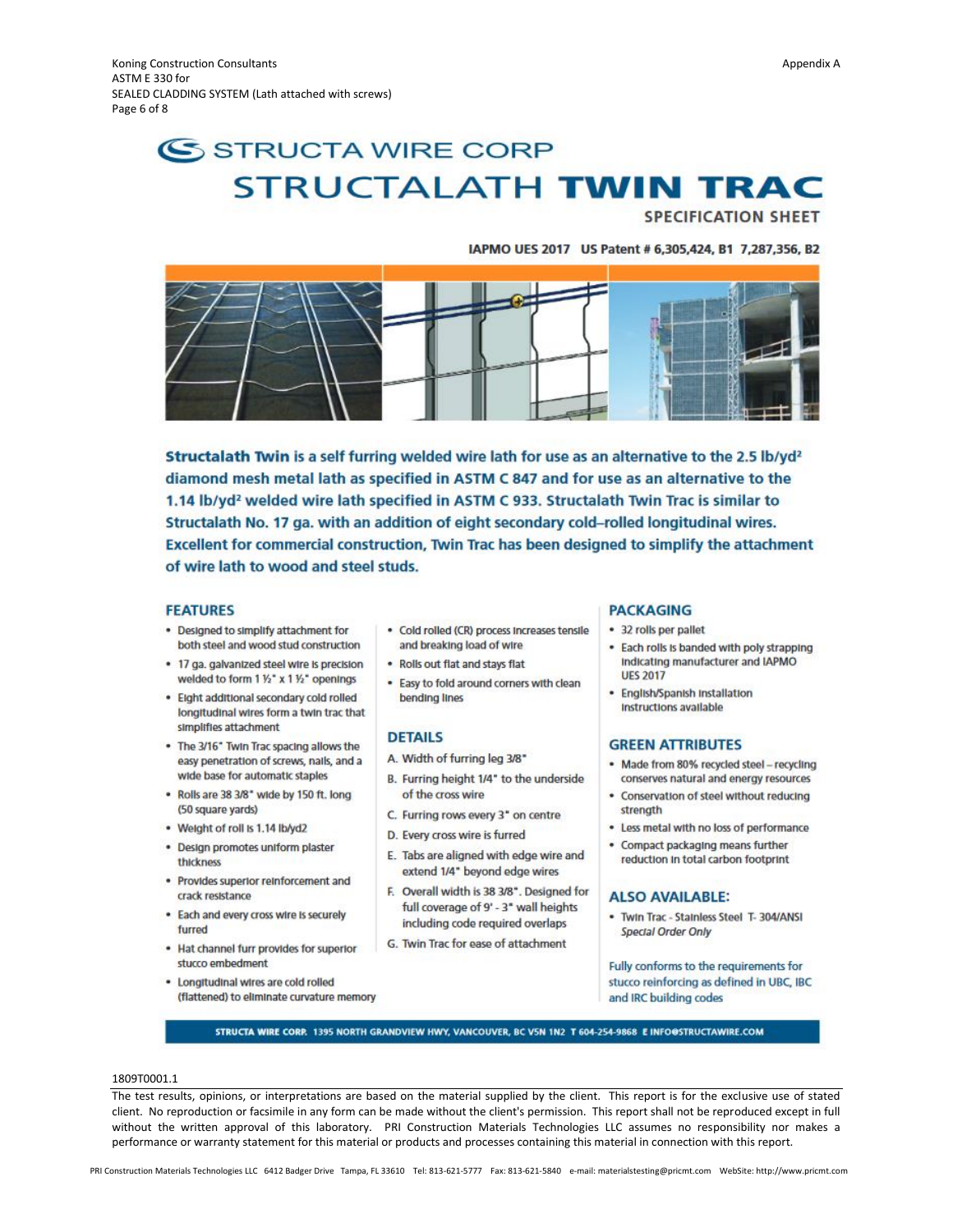Koning Construction Consultants and the consumer of the consumer of the consumer of the consumer of the consultants Appendix A ASTM E 330 for SEALED CLADDING SYSTEM (Lath attached with screws) Page 7 of 8





#### 1809T0001.1

The test results, opinions, or interpretations are based on the material supplied by the client. This report is for the exclusive use of stated client. No reproduction or facsimile in any form can be made without the client's permission. This report shall not be reproduced except in full without the written approval of this laboratory. PRI Construction Materials Technologies LLC assumes no responsibility nor makes a performance or warranty statement for this material or products and processes containing this material in connection with this report.